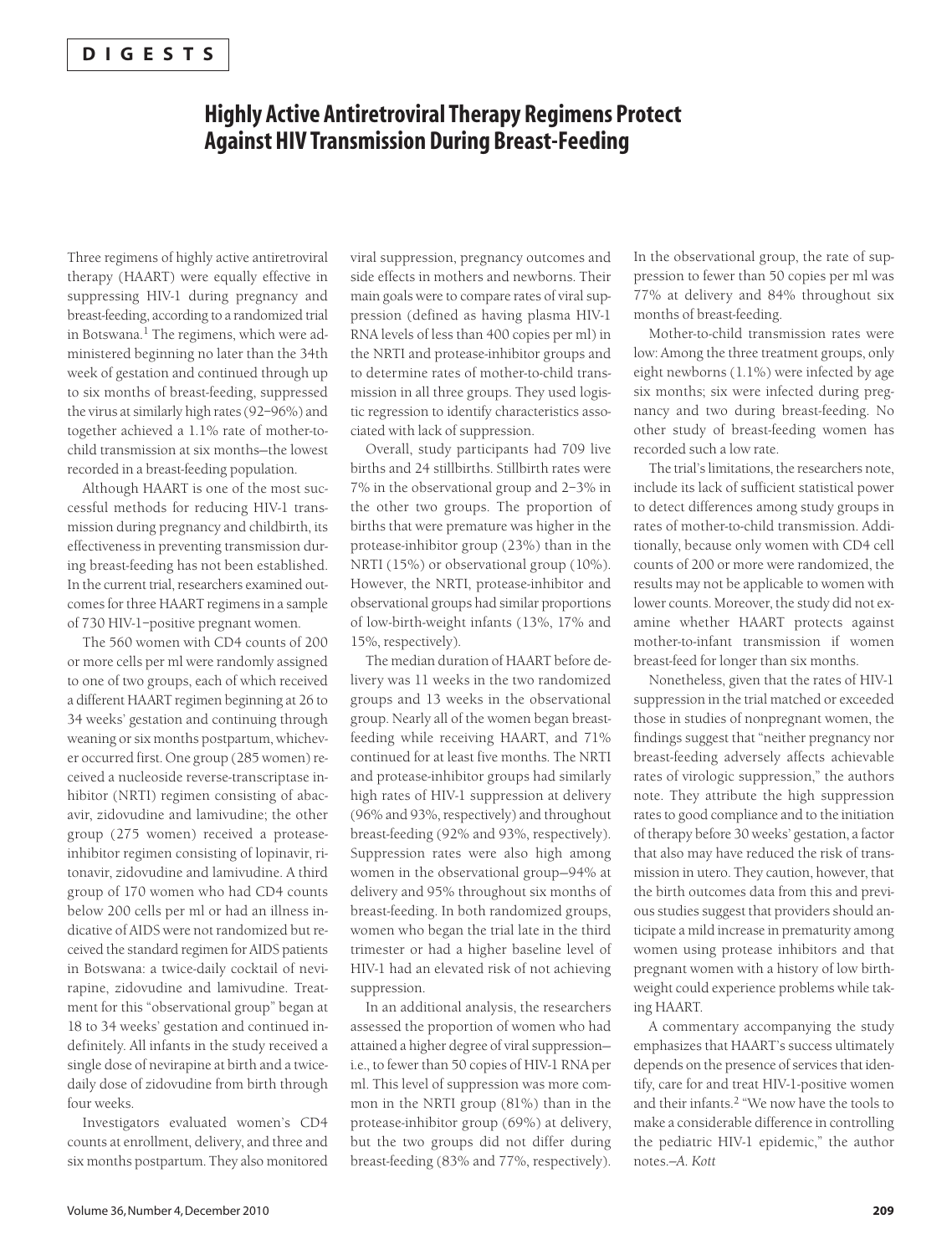### **REFERENCES**

**1.** Shapiro RL et al., Antiretroviral regimens in pregnancy and breast-feeding in Botswana, *New England Journal of Medicine,* 2010, 362(24):2282–2294.

**2.** Mofenson LM, Protecting the next generation—eliminating perinatal HIV-1 infection, *New England Journal of Medicine,* 2010, 362(24):2316–2318.

# **Rates of Sexual Violence Are High in Democratic Republic of the Congo**

Two in five women and one in four men in the war-torn eastern region of the Democratic Republic of the Congo (DRC) report that they have been victims of sexual violence, according to a cross-sectional, population-based study.<sup>1</sup> These rates are significantly higher than those reported in other conflicts. Moreover, among respondents reporting sexual violence, 74% of women and 65% of men said that their assault was related to the conflict. Although these assaults were most often perpetrated by men, women were the sole perpetrators in 41% of the assaults against women. More than half of victims of sexual violence had been depressed or had posttraumatic stress disorder (PTSD) in the past year.

Although the conflict in the eastern DRC, which began in the mid-1990s, is considered one of the worst humanitarian crises in the world, reliable data about the prevalence of sexual violence in the country are lacking; most studies have been qualitative or were based on nonrandom samples. In the two population-based studies that have been conducted, the proportion of respondents who had experienced sexual violence was 16–20%, but both studies had narrow definitions of sexual violence and neither determined if the violence was related to the conflict. The current study is the first to assess the prevalence of all forms of interpersonal violence, the circumstances of the attacks, the characteristics of the perpetrators and the mental and physical effects of the violence.

In March 2010, 998 men and women aged 18 or older in 19 eastern territories of the DRC participated in one-on-one interviews. Respondents were asked about their demographic characteristics, physical and mental health, combat experience, history of sexual violence (including type of violence and perpetrator), household members' experiences of human rights abuse (including type of abuse and perpetrator) and household mortality. Symptoms of PTSD were assessed using the PTSD Symptom Scale Interview, and those of major depressive disorder using the Patient Health Questionnaire–9. The researchers estimated weighted population percentages and means for each outcome and used the adjusted Wald test of association to calculate p values for bivariate comparisons.

The majority of the 405 male and 593 female participants were married and Christian, and worked as farmers or herders; their mean age was 40. Eighty percent of respondents owned land and 61% were literate. One in five had served as a combatant at some point in his or her lifetime.

Overall, 42% of women and 31% of men reported having experienced some form of interpersonal violence, and 43% of respondents reported that someone in their household had experienced a sexual human rights violation related to the conflict. Intimate partner violence was reported by 31% of women and 17% of men, and sexual violence by 40% of women and 24% of men.

Among participants reporting sexual violence, 74% of women and 65% of men said the violence was conflict-related. The vast majority of male victims said they had been assaulted by other men (91%), whereas assaults against women were more evenly split among male (59%) and female (41%) perpetrators. Rape was the most common form of sexual violence reported by female victims (51%) and the second most common among male victims (21%); other frequently reported types of sexual violence included molestation, sexual slavery and being forced to undress (15–29%). The consequences of sexual violence included bleeding (32% of women, 12% of men), being beaten (19% of women, 32% of men) and STIs (21% of women, 5% of men). Depression was a common consequence among men (14%) but not among women (1%).

Sixty percent of sexual violence victims had met the criteria for major depressive disorder at some point in the past year, and 70% had met the criteria for PTSD. Moreover, 38% had thought about suicide in the past year, and 29% had ever attempted suicide. Current substance abuse—defined as using drugs or alcohol at least twice a week, or using them to excess every time—was reported by 28% of sexual violence victims.

The authors note that the prevalence of sexual violence found in their study is substantially higher than that reported in other

conflicts and indicates that widespread human rights violations and sexual violence have occurred in the eastern territories of the DRC. Moreover, their study is the first to document the high prevalence of sexual violence among men and to show that both men and women are perpetrators of physical and sexual violence. In light of these findings, the investigators stress the importance of including men in policies and definitions related to sexual violence. They add that given the pervasiveness of sexual violence in the area, health care programs that focus on sexual violence and mental health are needed in the eastern DRC.—*L. Melhado*

### **REFERENCE**

**1.** Johnson K et al., Association of sexual violence and human rights violations with physical and mental health in territories of the Eastern Democratic Republic of Congo, *Journal of the American Medical Association,* 2010, 304(5):553–562.

# **In China, Sexual Debut Linked to Demographic And Social Factors**

School type, socioeconomic status and family structure are important predictors of sexual debut among Chinese youth, according to a national survey.<sup>1</sup> Five percent of youth in grades 10–12 had had sex, and a third of that group reported having had forced (or otherwise unwanted) sex. Youth who attended an ordinary or elite high school were less likely than those who attended a vocational school to have had sex (odds ratios, 0.4–0.6), while the odds of being sexually experienced were elevated among students living in a moderately or highly developed area rather than a developing one (1.1–1.4), and among those not living with both parents (1.7–3.1). These factors were also associated with sexual experience among college students.

The data are from the 2005 Chinese Youth Risk Behavior Survey, a randomized, multistage study conducted among urban adolescents in 18 of China's 31 provinces. The researchers collected information on social and demographic characteristics and sexual behaviors from 109,754 students in grades 10–12 and 33,653 college students. Participants had a median age of 18, and 53% were female. The investigators calculated descriptive statistics on respondents' experiences with sex, forced sex (defined as coerced, un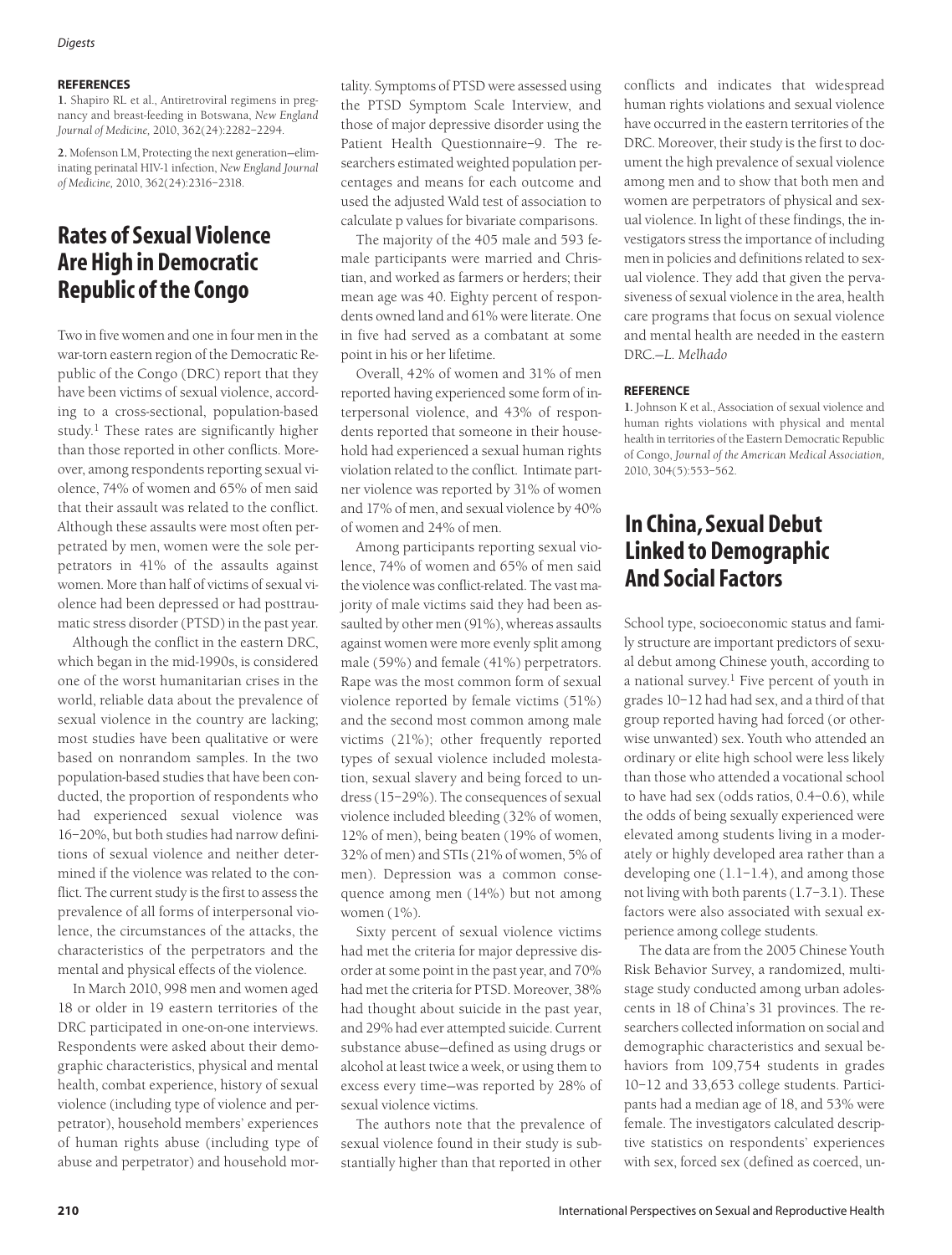wanted or forced sex) and, for college students, condom use at last sex and pregnancy. Predictors associated with these outcomes were identified through logistic regression.

About 5% of high school students reported having had sex. Males were more likely than females to be sexually experienced; among high school students 18 or older, for example, 11% of males and 4% of females had had sex. Sexual experience was more commonly reported by respondents in vocational schools than by those in other types of schools (7% vs. 4%).

One-third (33%) of sexually experienced high school students had had forced sex. This proportion was higher among females and younger respondents than among males and older respondents; it was highest among 15 year-old females (58%). Forced sex was more commonly reported by respondents in elite schools than by those attending other schools (37% vs. 31–33%), and by those living in developing rather than highly or moderately developed areas (37% vs. 31%).

One in nine college students (11%) reported having had sex, and the proportion was again higher among males than females. Sex that was forced, coerced or otherwise unwanted was more commonly reported by sexually experienced students at four-year colleges than among those at junior colleges (25% vs. 20%). Condom use at last sex increased with age among sexually experienced respondents, from 45% among females 18 or younger to 58% among those 22 or older, and from 35% to 51% among males in those agegroups. Depending on age, 22–31% of sexually experienced female college students had been pregnant, and 19–32% of sexually experienced males reported having impregnated a partner.

In the multivariate analysis, several factors were associated with sexual experience among high school students. Among both males and females, the odds of having had sex were lower among those who were attending an elite or ordinary high school rather than a vocational school (odds ratios, 0.4–0.6), and lower among those whose mother had not attended college than among those whose mother had at least a junior college education (0.7–0.8). The odds were higher among students who reported having a stepparent (2.1-3.1) or being raised by someone other than parents or grandparents (1.7–3.1) than among those living with both biological parents, and higher among youth living in a highly or moderately developed area than in a developing area (1.1–1.4). Males whose fathers had less than a junior college education had reduced odds of having had sex (0.8).

Among high school students of both genders, forced sex was positively associated with attending a nonvocational school (odds ratios, 1.3–1.5) and negatively associated with living in a moderately developed, as opposed to a developing, area (0.7–0.8). In addition, the odds of having experienced forced sex were reduced among females in highly developed areas (0.5) and among males with a high school–educated mother (0.6).

The findings were generally similar among college students: Having had sexual intercourse was positively associated with living in a one-parent household or with guardians other than parents or grandparents (odds ratios, 1.2–3.4), as well as with living in a moderately developed area (1.2–1.3); it was negatively associated with having a mother who had less than a college education (0.5–0.7). In addition, freshmen were less likely than seniors to have had sex (0.7 for both genders). Factors associated with sexual experience only among males were being a sophomore (0.8); having a father with a high school education rather than a higher educational level (0.8); and attending a junior rather than a four-year college (1.1). Female college students had elevated odds of having had sex if they had a stepparent (3.4) or lived in a moderately or highly developed area (1.2–1.3).

Among female college students, the likelihood of having experienced forced sex was elevated among freshmen (odds ratio, 2.3) and youth from a single-parent family (1.8). Females and males attending a junior rather than four-year college had reduced odds of forced sex (0.6–0.7). Among females, having not used a condom at last sex was positively associated with being a freshman (3.0), sophomore (2.7) or junior (1.8) rather than a senior; among males, it was associated with being a sophomore (1.5) and with living in a moderately developed area (0.7). Finally, the odds of having become pregnant (or of having impregnated a partner) were elevated among freshman and sophomore females (2.0–2.5), and reduced among members of both sexes whose mothers had not attended senior high school (0.5–0.6).

The researchers speculate that the lower likelihood of sexual experience among students at elite high schools might be related to the greater resources, more motivated student bodies and better learning environments at elite schools. They add that the inverse relationship between place of residence and sexual experience might be due to the more traditional beliefs (and thus more conservative sexual attitudes) among residents of less developed areas. Increased school-based sex education, they conclude, may help Chinese youth avoid unprotected sex as well as protect "themselves from being victims of high-risk sexual behaviors," such as unwanted sex.*—H. Ball*

### **REFERENCE**

**1.** Song Y and Ji C-Y, Sexual intercourse and high-risk sexual behaviours among a national sample of urban adolescents in China, *Journal of Public Health,* 2010, 32(3):312–321.

## **Why Is Kenya's Fertility Rate Still High? HIV Epidemic May Be a Factor**

The HIV epidemic may have contributed to the lack of decline in Kenya's fertility rates, primarily through its associations with elevated child mortality and reduced duration of breast-feeding, according to an analysis of Demographic and Health Survey (DHS) data.<sup>1</sup> Although having AIDS was associated with reduced levels of fertility, women were less likely to want to stop childbearing and more likely to have had a recent birth if a young child of theirs had died—a common scenario in AIDS-ravaged areas. Moreover, the mean duration of breast-feeding in a community was inversely associated with recent childbearing, suggesting that women who opted not to breast-feed because of fears of mother-to-child HIV transmission were putting themselves at increased risk for pregnancy.

According to the 2003 DHS, Kenya's fertility rate was about five births per woman, indicating that the decline in fertility that occurred through the mid-1990s had stalled. The prevalence of HIV was also high—about 7% overall, and nearly 9% among women, in 2003. In principle, high HIV prevalence might contribute to lower fertility by discouraging sexual activity and spurring condom use, as well as through various biological mechanisms (rates of fetal loss and infertility are elevated among women with AIDS). However, the epidemic may help keep fertility rates high because couples might choose to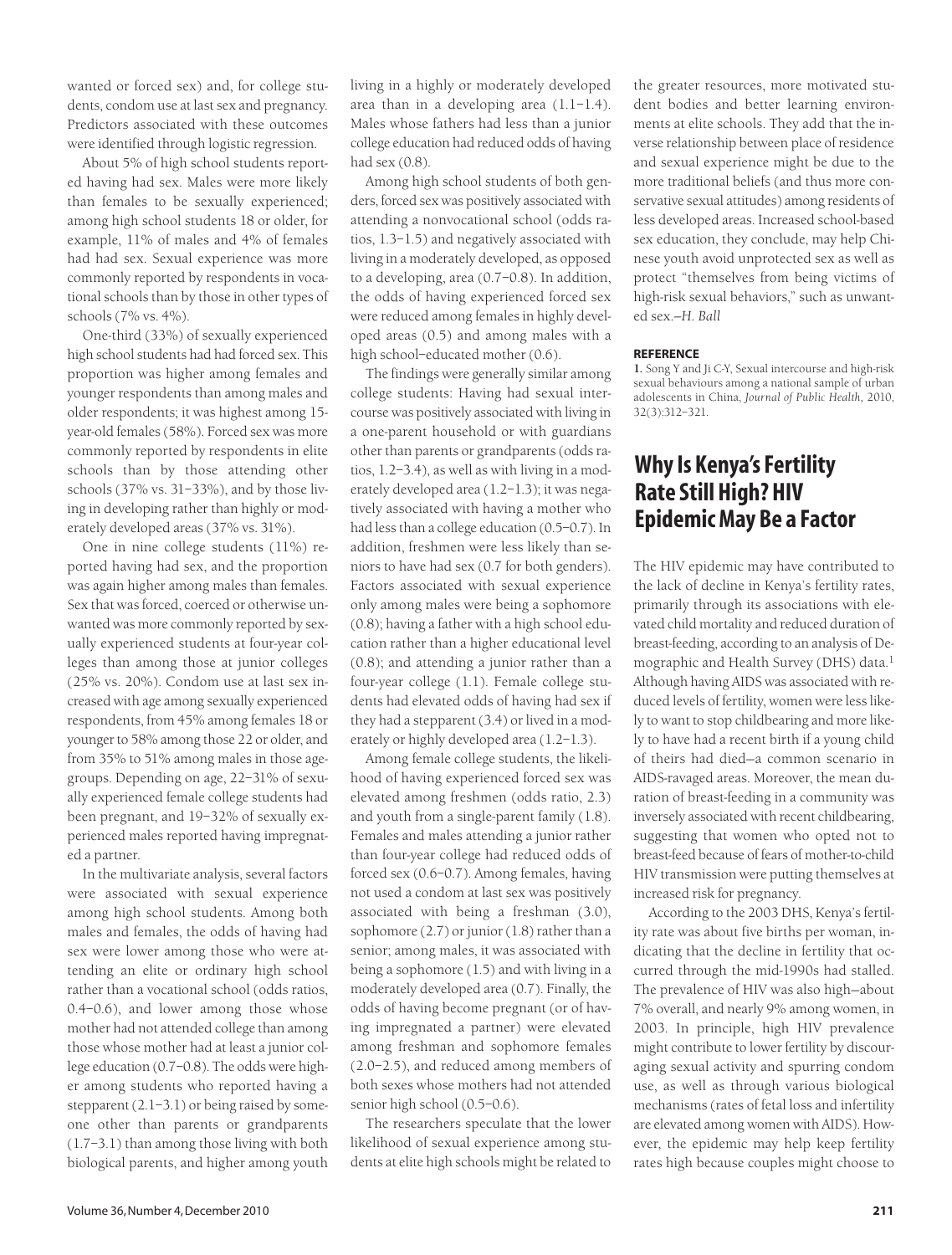#### *Digests*

have extra children (to replace those who have died of AIDS or as insurance against losing future children). Moreover, both infected women and those who do not know their HIV status—which in Kenya includes most women—may refrain from breast-feeding to avoid transmitting the virus to their infants, and thus may be at increased risk for pregnancy because they do not benefit from breast-feeding's contraceptive effects.

To explore these competing scenarios, investigators analyzed 2003 DHS data on a nationally representative sample of 8,195 women aged 15–49 and 3,578 men aged 15–54. First, they sought to identify factors associated with two aspects of women's fertility preferences: whether women wanted more children and whether their ideal family size was three or fewer children. Next, the investigators examined predictors of recent fertility (i.e., whether a woman had had a birth in the past three years). Factors of interest in both analyses included demographic variables (educational attainment, parity, union status), experiences of child loss (loss of a child younger than five, fetal loss), HIV-related measures (serostatus, perceived HIV risk, level of HIV knowledge, knowing a person who has or has died of AIDS) and community-level factors (proportions of local residents who have experienced a child loss, have HIV, perceive their HIV risk as moderate or high, or know someone who has or has died of AIDS). Most of these measures were based on women's survey responses, but data from both men and women were used to calculate the community-level measures. The researchers conducted bivariate and multivariate regression analyses.

Overall, 42% of the women wanted to have no more than three children. The proportion was greater among women who had never been tested for HIV than it was among those who had been tested (57% vs. 40%), and greater among the quartile who scored highest on the HIV/AIDS knowledge index than among those in the lowest quintile (55% vs. 28%). In the multivariate analysis, the desire for a small family was associated with having a primary or higher education (regression parameter estimates, 0.3–0.9) and with higher community levels of HIV/AIDS knowledge (0.8); women who lived in areas with higher levels of child mortality were less likely than other women to want three or fewer children (–0.5). Ideal family size was not associated with having ever lost a child or fetus, HIV status or knowing someone with AIDS.

Thirty-six percent of all women said they did not want any children in the future. In the bivariate analysis, this desire varied strikingly according to perceived HIV risk: Almost half (46%) of women who considered themselves at high risk did not want a child, compared with 30% of those with little or no perceived risk. In the multivariate analysis, however, desire for children was not associated with perceived risk, nor with actual HIV status or knowing someone with AIDS. Rather, the desire to stop childbearing was positively associated with having any degree of schooling (parameter estimates, 0.1–0.2), having any children (0.2 for all parities above 0) and living in a community with higher scores on the HIV/AIDS knowledge index (0.1). Women were less likely to want to stop childbearing if they had lost a child younger than five (–0.5) or had ever experienced fetal loss (–0.2).

Thirty-six percent of all women, and 46% of sexually active women, had had a birth in the past three years. As in prior studies, women who had HIV and those who knew someone with AIDS were less likely than other women to have had a recent birth (parameter estimates, –0.4 and –0.2, respectively). However, recent fertility was negatively associated with mean duration of breast-feeding in a community  $(-0.1)$ , indicating that fertility rose when breast-feeding declined. Moreover, having lost a child aged five or younger at least three years before the survey was positively associated with a recent birth (0.3).

Although the data cannot show causality, the findings are consistent with the possibility that HIV/AIDS has had, and may still be having, diverse effects on fertility in Kenya. On the one hand, the authors note, the epidemic may have contributed to reduced fertility because women with AIDS tend to refrain from childbearing and may be less fertile than other women. Conversely, the epidemic may have contributed to increased fertility through increased infant and child mortality (leading to replacement births) and reduced duration of breast-feeding. "It is possible," the researchers contend, that "in communities at advanced stages of the HIV/AIDS epidemic," levels of child mortality and declines in breast-feeding have become "substantial enough to result in a reversal of fertility decline." They add, however, that because factors such as lack of progress in economic development can also keep fertility at high

levels, the HIV epidemic should be viewed as one, rather than the sole, factor that may explain recent fertility trends in Kenya. —*P. Doskoch*

#### **REFERENCE**

**1.** Magadi MA and Agwanda AO, Investigating the association between HIV/AIDS and recent fertility patterns in Kenya, *Social Science & Medicine,* 2010, 71(2): 335–344.

# **Psychological Abuse During Pregnancy Linked To Depression in Brazil**

Psychological abuse by an intimate partner during pregnancy is associated with postpartum depression among Brazilian women, according to a population-based study conducted in the northeastern state of Pernambuco.<sup>1</sup> Compared with women who had not been abused, those who had experienced psychological abuse had a substantially increased likelihood of being depressed (odds ratio, 1.6), as did those who had suffered psychological abuse plus either physical or sexual abuse (1.8). In analyses that controlled for these other types of abuse, women who reported the highest levels of psychological abuse had particularly elevated odds of becoming depressed after pregnancy (2.3). Neither physical nor sexual violence alone was associated with postpartum depression.

The study, conducted between July 2005 and December 2006, focused on 1,045 pregnant women who resided in a low-income section of Recife, the state's capital city, and had lived with their partner at some point during the pregnancy. Women were eligible for the study if they were 18–49 years old, in their last trimester and enrolled in the city's primary health care program (which covers three-quarters of the population). Almost all eligible women (94%) agreed to participate.

In an interview prior to delivery, women provided information about their social and demographic characteristics, history of mental illness, sources of social support (none, some or many) and relationship with their current or most recent live-in intimate male partner, including the quality of communication with this partner (categorized as good or poor) and the extent of his controlling behavior (none, moderate or very).

Women were asked if their partner had subjected them to physical abuse (e.g., chok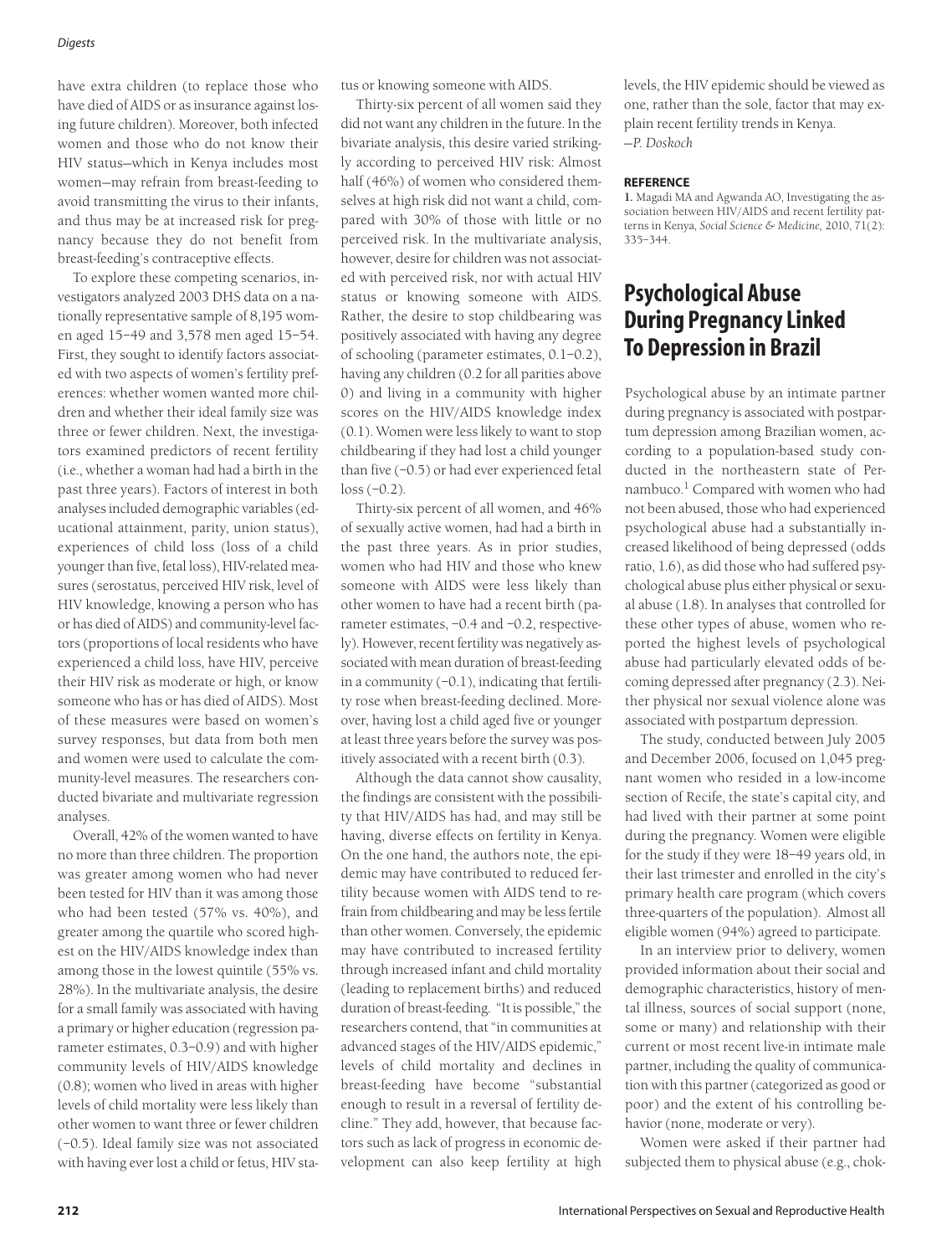ing, beating or injuring them with a weapon), sexual abuse (e.g., coercing them into having sex) or psychological abuse (e.g., threatening or insulting them) during the pregnancy. Respondents also reported how often various types of psychological abuse occurred, and their responses were converted to an abuse score. In addition, women completed questionnaires that screened for common mental illnesses (notably depression and anxiety). Postpartum depression was assessed at follow-up interviews that took place an average of eight months after delivery.

The majority of respondents were nonwhite, aged 25 or older, had at least five years of education and were currently living with a partner (78–87%). Seventy percent described their partner as being somewhat or very controlling and 34% reported that they did not have any social support. At least one type of abuse during pregnancy was reported by 31% of women—17% reported psychological abuse alone, 3% physical or sexual abuse alone and 11% all three. Some 12% had had a mental illness prior to pregnancy, 43% had been depressed or had an anxiety disorder while pregnant and 26% had postpartum depression.

Bivariate analyses revealed that a woman's odds of depression after delivery were elevated if she had four or fewer years of education (odds ratio, 1.6), did not currently have a livein partner (1.8) or had a partner who communicated poorly (1.4). The odds of being depressed were also higher among women whose partner controlled them to some degree (2.0–4.3) than among those whose partner was not controlling, and higher among women who had little or no social support (2.0–5.7) than among those with many sources of support. In addition, postpartum depression was associated with mental illness that had occurred before or during pregnancy (3.2 and 5.3, respectively).

In logistic regression analyses that controlled for respondents' social and demographic background, psychological characteristics and relationship quality, women who had experienced psychological abuse, either by itself or in combination with physical or sexual violence, had elevated odds of postpartum depression relative to women whose partner had not been abusive (odds ratios, 1.6 and 1.8, respectively). An analysis that examined associations between postpartum depression and various levels of psychological abuse (adjusting for physical and sexual violence) found that the more psychologically abusive a

woman's partner had been, the greater the likelihood that she suffered postpartum depression. Women with the highest psychological abuse scores were more than twice as likely as those who had not been subjected to such mistreatment to have postpartum depression (2.3); the odds were also elevated among those who had an intermediate abuse score (2.0).

Although the study used a large, population-based sample and had a high response rate, the researchers caution that cultural attitudes regarding abuse and the women's lowincome status limit the generalizability of their findings. They also acknowledge that the questionnaire used in this analysis may not have accurately captured women's postpartum depression, because the ideal cut-off point for their instrument remains unclear. The investigators note, however, that this study goes beyond existing research on the relationship between abuse during pregnancy and postpartum depression by minimizing recall bias and examining the impact of psychological as well as physical violence. They note that psychological abuse may reinforce "a belief in the omnipotence of the aggressor" and lead to "feelings of defeat and loss," and suggest that interventions that address this form of abuse (as well as physical and sexual violence) could "reduce the substantial burden of postnatal depression."*—S. Ramashwar*

### **REFERENCE**

**1.** Ludermir AB et al., Violence against women by their intimate partner during pregnancy and postnatal depression: a prospective cohort study, *Lancet,* 376(9744):903–910.

## **Rates of Recent Sexual Activity Lessened Among South African Youth in Risk-Reduction Program**

A school-based HIV and STI risk-reduction intervention was effective in reducing sexual risk-taking behaviors among sixth-grade students in South Africa, according to a randomized controlled trial.<sup>1</sup> Pooled data from three follow-up assessments revealed that students who participated in the intervention were less likely than those who took part in a general health promotion program to have had unprotected vaginal intercourse in the past three months (2.2% vs. 4.2%). In addition, they were less likely to have had vaginal intercourse (4.8% vs. 7.2%) or multiple sex partners (1.8% vs. 3.2%) during that period. However, the proportion of students who had ever had sex did not differ between groups.

South Africa has approximately 5.5 million people living with HIV—more than any other country in the world. The incidence of infection is particularly high among those aged 15–24, underscoring the need for interventions aimed at young people. To assess one such program, investigators randomly selected and matched nine pairs of schools from Eastern Cape Province—seven pairs of urban schools from Mdantsane, the second largest South African township, and two pairs of rural schools from Berlin, a nearby settlement. One school in each pair was randomized to the risk-reduction intervention, while the other was assigned to the general health promotion program.

The intervention, which was rooted in var-

ious behavioral theories, and the general health program were each presented on six consecutive school days in two-hour sessions. Both included interactive exercises, games, brainstorming, role-playing and group discussions. The risk-reduction intervention focused on increasing students' knowledge of ways to reduce HIV and STI risks, their appreciation of the importance of using condoms and postponing sex, and their ability to use condoms and to talk with their partner about abstinence and condom use. The intervention sessions also addressed young women's vulnerability to rape and other acts of male domination by discussing sexuality, sexual maturation, appropriate sex roles and rape myths. The health promotion program focused on behaviors associated with heart disease, hypertension, stroke, diabetes and cancer; its goal was to increase students' activity levels and their consumption of fruit and vegetables, and to reduce their use of cigarettes and alcohol.

A total of 1,057 sixth-graders (558 girls and 499 boys), with an average age of 12, participated in the trial. Most of the students lived in Mdantsane; 8% lived in Berlin. Fewer than half (39%) lived in a household with their father. In addition to completing a confidential questionnaire before the trial, students completed follow-up questionnaires three, six and 12 months afterward.

All participants attended the initial inter-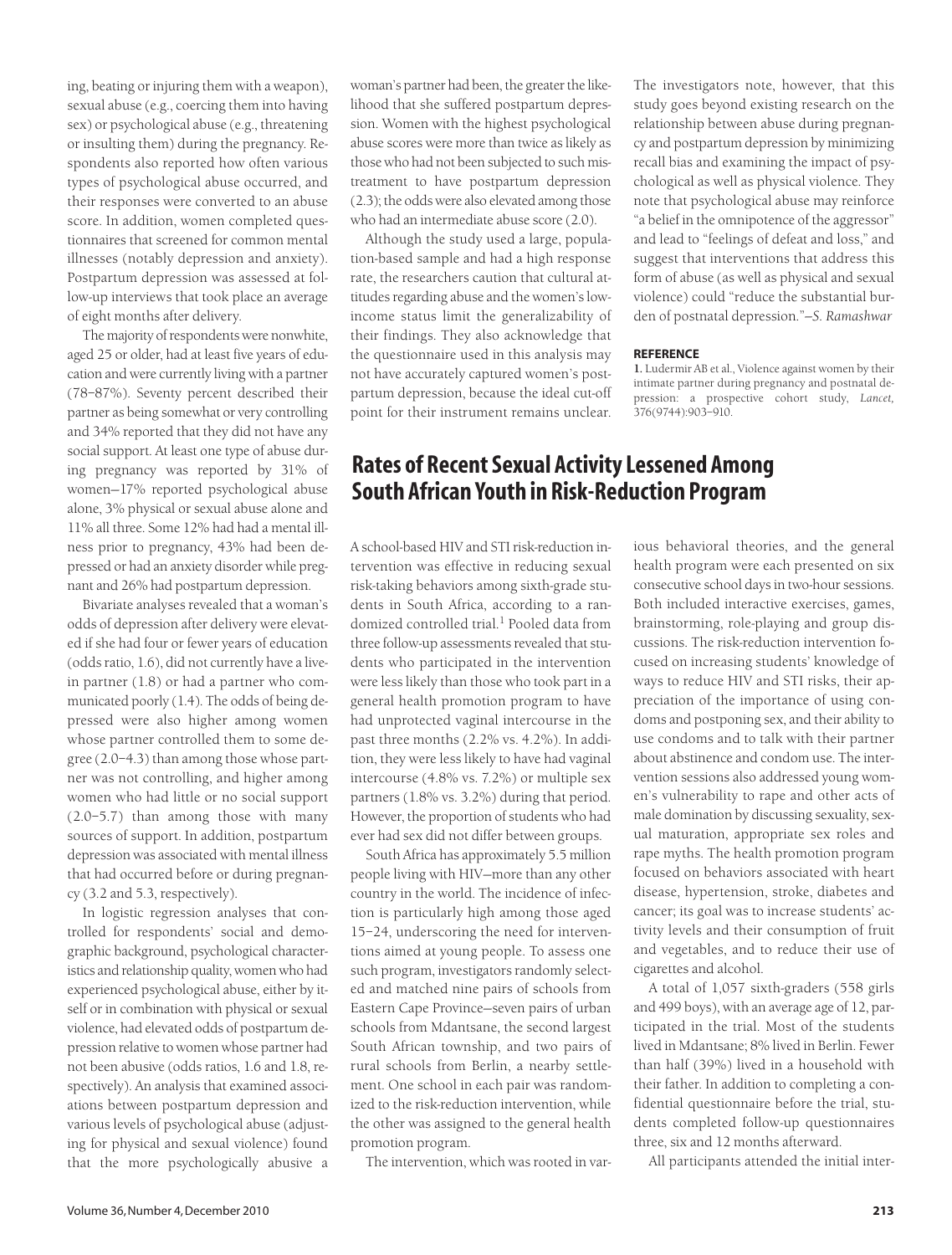#### *Digests*

vention session. Attendance at the next five sessions was nearly universal, ranging from 97% to 99%. Participation at each of the three follow-up evaluations was also very high (97%). Follow-up attendance was not related to gender, father's presence in the household, area of residence or sexual behavior.

At baseline, nearly all participants (97%) reported never having had vaginal intercourse. Young women were more likely than young men to report being sexually inexperienced (99% vs. 94%). While the proportion of sexually inexperienced students dropped to 77% by the 12-month follow-up, no difference was apparent between students in the intervention group and those in the control group. Moreover, no evidence emerged that the intervention postponed sexual initiation.

However, in generalized estimating equation analyses that averaged data from the three follow-up evaluations and controlled for baseline characteristics, students assigned to the risk-reduction intervention were less likely than those in the general health program to report having had unprotected vaginal intercourse (2.2% vs. 4.2%) or intercourse with multiple partners (1.8% vs. 3.2%) in the past three months (odds ratios, 0.5 for each). Additionally, the proportion of students who reported having had vaginal intercourse in the past three months was lower in the intervention group than in the control group (4.8% vs. 7.2%). The intervention's effectiveness did not change across the three follow-up periods. To validate the strength of findings from

individual analyses, the researchers conducted meta-analyses of school-level intervention effects and found similar results.

The investigators noted that the relatively low rates of teenagers' sexual activity precluded use of STI or HIV incidence as outcome measures. Other limitations of the study, they said, include its reliance on self-reports of behavior and its unknown relevance to other South African adolescents. However, they pointed out strengths—the study's lack of selfselection bias (students did not know the content of the two interventions before enrollment), the use of a randomized design, and high rates of enrollment, intervention attendance and follow-up retention.

The researchers emphasize that the study is the first large-scale, community-level, randomized intervention trial to demonstrate significant effects on the sexual risk behaviors of young South African adolescents. "Sexual transmission of HIV is a major risk faced by adolescents in Sub-Saharan Africa, and interventions are needed urgently to reduce their risk," the investigators note. "Our results indicate that a theory-based, contextually appropriate HIV/ STD risk-reduction intervention delivered in schools can be effective in shaping the sexual behavior of young adolescents before or at the beginning of their sexual lives."*—A. Kott*

#### **REFERENCE**

**1.** Jemmott JB et al., School-based randomized controlled trial of an HIV/STD risk-reduction intervention for South African adolescents, *Archives of Pediatric and Adolescent Medicine,* 2010, 164(10):923–929.

### **In Sub-Saharan Africa, HIV-Serodiscordant Couples Often Use Condoms—But Not Other Forms of Contraceptives**

While African women whose partner's HIV status does not match their own generally use condoms, they do not typically use other forms of contraceptives consistently, according to data from a multinational trial testing an antiviral drug.<sup>1</sup> By the end of the two-year study, more than 90% of women were consistently using condoms. However, only 30% of HIVpositive women with uninfected male partners and 14% of HIV-negative women with infected male partners were consistently using a form of contraception other than condoms. Consistent dual contraceptive use was reported at 16–24% of study visits. Women who had had unprotected sex (i.e., without condoms) in the past month were more likely than those who had consistently used condoms to have used another form of contraception every time they had sex (odds ratios, 1.3–1.4).

Most cases of HIV transmission in Africa involve couples in stable relationships. Serodiscordant couples (those in which one partner has HIV and the other does not) in such relationships may be concerned about preventing pregnancy, preventing HIV transmission or both. Dual contraceptive use, which combines a condom with a highly effective form of contraception, is an effective strategy for addressing both issues.

To explore use of contraceptives in HIVserodiscordant relationships, investigators conducted a secondary analysis of data from 3,407 heterosexual serodiscordant couples in East and southern Africa who had participated in a randomized trial examining whether the antiviral drug acyclovir reduces HIV transmission in couples affected by herpes simplex virus type 2. In 67% of couples, the woman had HIV; in 33%, the man did. Most of the women were married, were younger than 35, had completed no more than eight years of school, earned no income and had at least two children. All participants received risk reduction counseling, free condoms and treatment for STIs during the two-year trial. HIV-positive participants were monitored monthly; visits for HIV-negative participants were quarterly. At each study visit, women reported their sexual behavior and condom and contraceptive use with their partner during the past month. Most participants—92% of HIV-positive and 84% of HIV-negative women—remained in the study for two years.

For some analyses, researchers combined data from all follow-up visits; data from visits when the woman was pregnant and those that followed seroconversion were excluded. The investigators used generalized estimating equations to analyze, separately by women's HIV status, the relationships between contraceptive use and demographic and behavioral characteristics, as well as between unprotected sex and contraceptive use.

At enrollment, more than two-thirds of women reported having consistently (always) used condoms in the past month—71% of HIV-positive women and 73% of women without HIV. Twenty-four percent of HIV-positive women and 21% of HIV-negative women reported having consistently used some type of contraceptive besides condoms (IUD, tubal ligation, hysterectomy, or an oral, injectable or implanted hormonal method). The prevalence of consistent contraceptive use was higher at baseline among women from southern Africa (30% of HIV-positive and 29% of HIV-negative women) than among those from East Africa (20% of HIVpositive and 18% of HIV-negative women).

By the final study visit, two years later, the prevalence of consistent condom use had increased substantially, to 93–96%. However, only 30% of HIV-positive women and 14% of HIV-negative women reported consistent use of other contraceptives. Twelve percent of women with HIV and 7% of those without reported consistent use of contraceptives (excluding condoms) at every study visit, and an additional 34% of HIV-positive women and 28% of HIV-negative women reported con